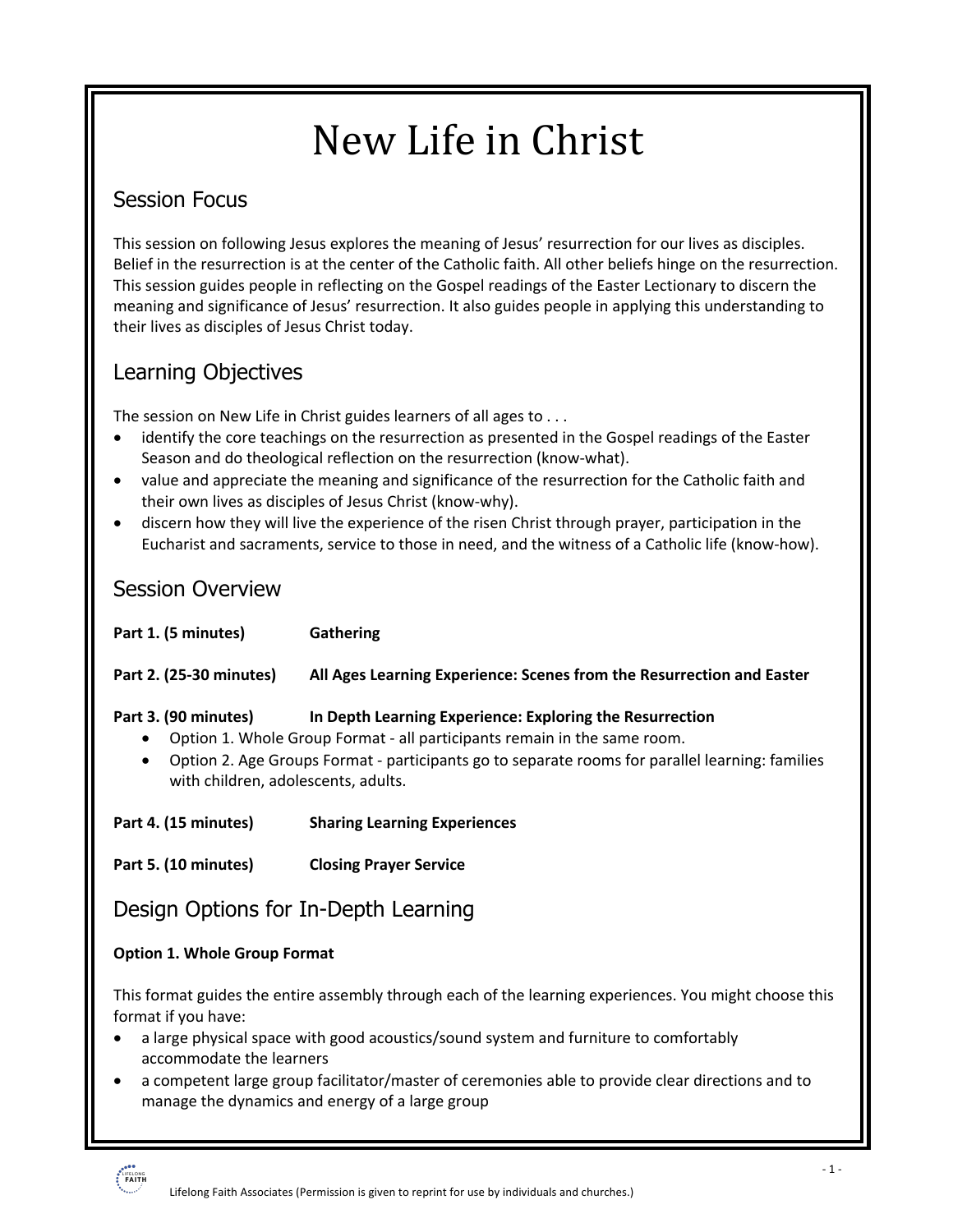- a group of leaders who feel comfortable moving through the assembly offering assistance, or a large enough team of table leaders to have one leader work with each table group
- a learning topic that lends itself to everyone learning the same thing as the same time, but in different ways, in the same space

#### **Facilitation Tips for this Format:**

Guide small groups through each of the activities at the same time.

- Organize people into table groups based on age groupings: families with children (grades 1-5), middle school adolescents, high school adolescents, young adults, and adults.
- The lead facilitator guides the entire group through each of the learning experiences. All presentations and activity instructions are given to the whole group.
- The age-appropriate learning activities within each learning experience are conducted in table groups.
- Where needed, small group leaders facilitate the work of the table groups.

#### **Option 2. Age Group Format**

This format provides for three separate parallel learning programs. Though age groups are separated, each one is focusing on the same topic. You might choose this format if you have:

- an adequate number of meeting spaces for the various groups to gather
- an adequate number of competent facilitators to work with each group
- a topic that is best explored through age-specific learning

#### **Facilitation Tips for This Format**

- Organize participants into three or more parallel learning groups: families with children (grades 1-5), adolescents (grades 6-12), and adults.
- If there are a large number of adolescents, divide them into two groups: middle school and high school.

Organize separate groups for young adults, adults, and older adults. Or you can give the adults their own choice for forming small groups.

- Direct the adolescents and adults into small groups. Give them all the handouts and learning materials needed for the learning experiences
- Guide the families with children into table groups of two or more families. Give each table all the handouts and learning materials necessary for the learning experiences.
- A facilitator must guide all the of the families through each learning experience, while small group leaders move from table to table assisting.

#### Materials Needed

**Gathering** 

- Name tags
	- Community building activities

All Ages Opening Learning Experience

- Opening Prayer Service Handout
- Bible

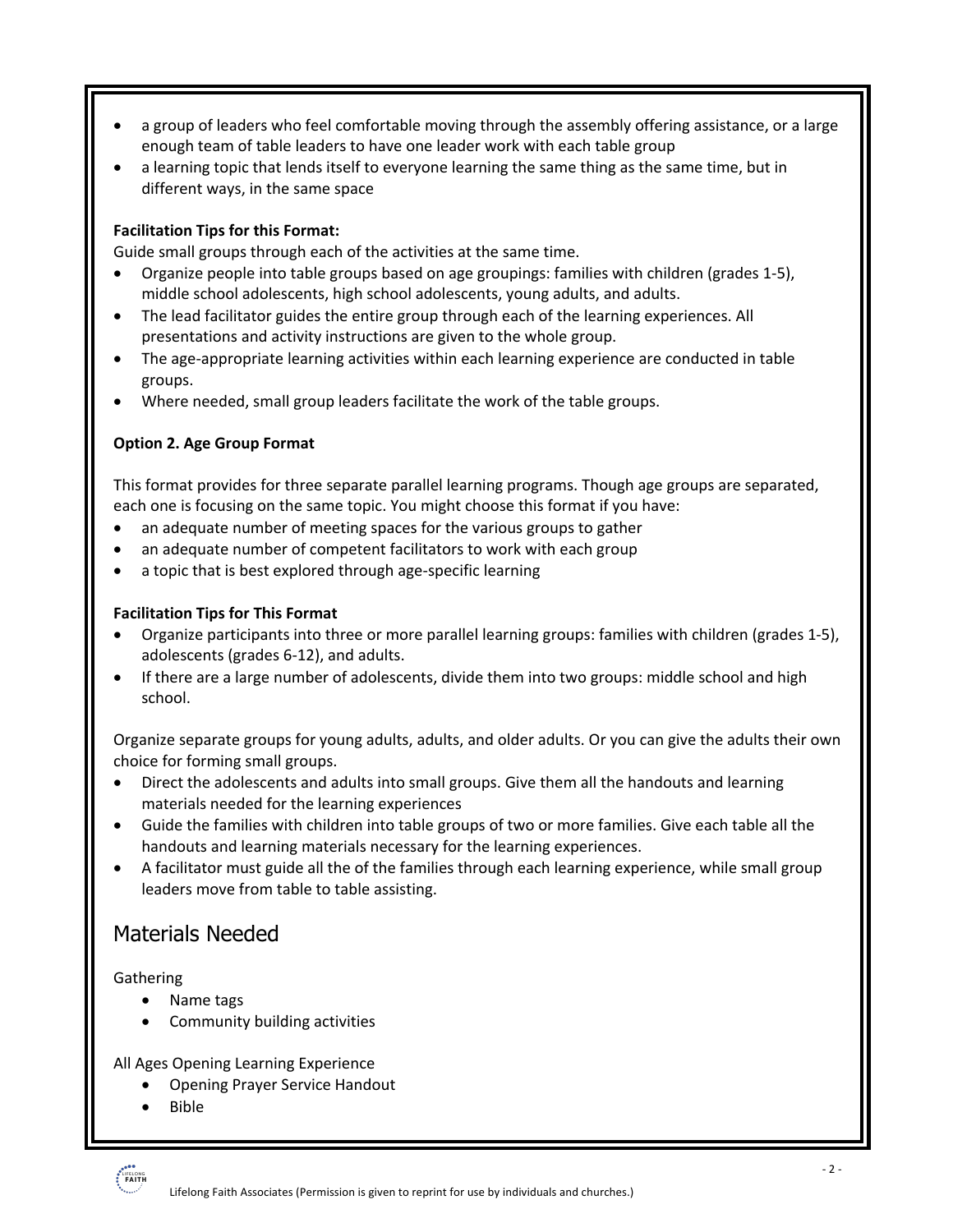• Props for the prayer service (See Opening Prayer Service handout.)

In-Depth Learning Experience

- Handouts
- Supplies noted in the age group activities

Sharing Learning Reflections

• Handout

Closing

• Closing Prayer Service

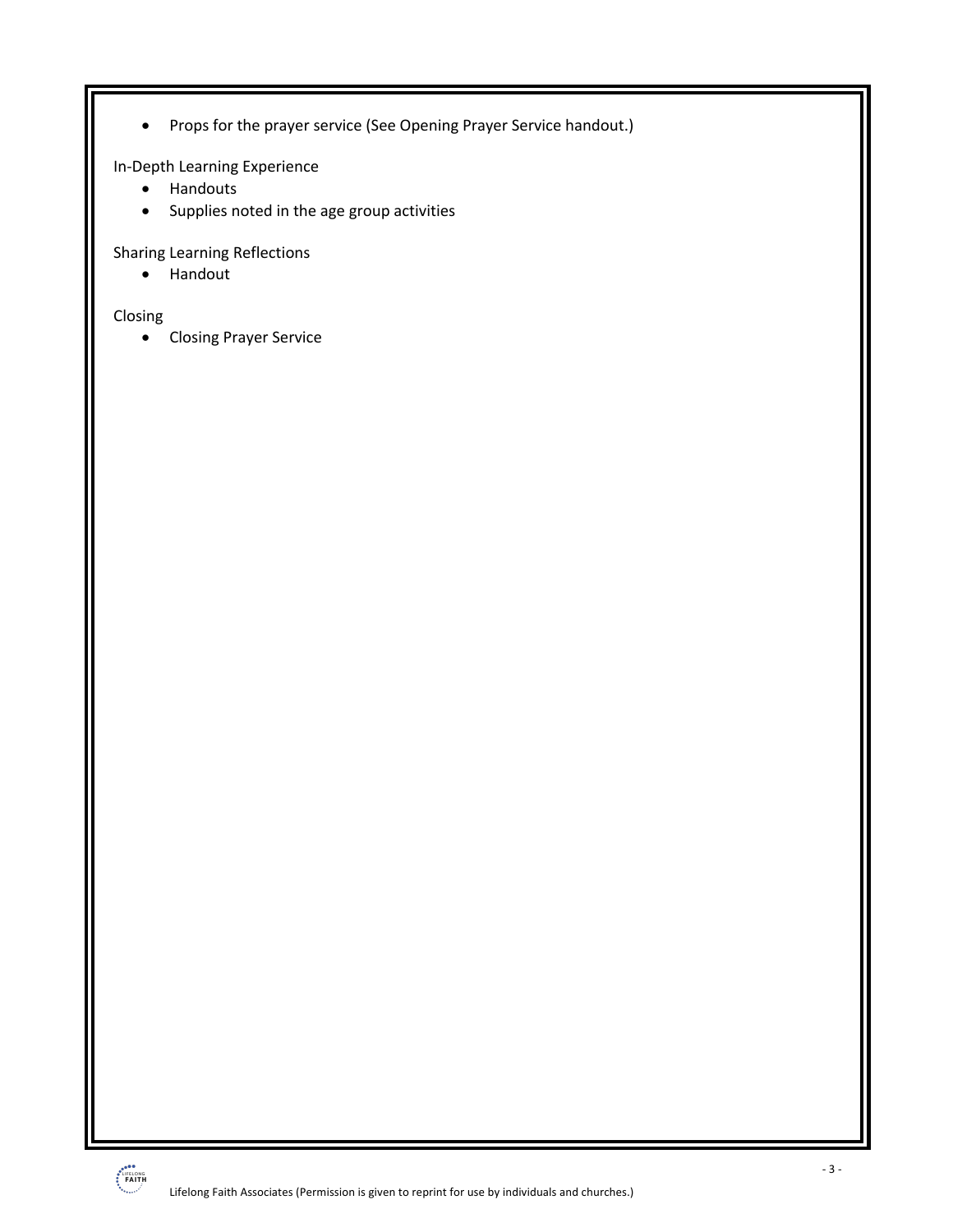## Session Plan

## Part 1. Gathering (5 minutes)

#### **Preparation**

Prepare a newsprint sheet or handout that lists the order of the activities or create a PowerPoint presentation that guides people through the session.

#### **Registration and Hospitality**

- Welcome people and ask them to sign in for the program.
- Provide name tags or invite people to make their own.
- Distribute the handouts participants will need for the session. You can also distribute handouts for the In-Depth Learning program at the beginning of the activity.
- Invite people to share a meal; depending on time of day, the program may end with a meal instead.

Welcome the participants to the program and introduce the theme of the session, using the words below or your own words.

This session on following Jesus explores the meaning of Jesus' resurrection for our lives as disciples. Belief in the resurrection is at the center of the Catholic faith. All other beliefs hinge on the resurrection. We will reflect on the Gospel readings of the Easter Lectionary to discern the meaning and significance of Jesus' resurrection for the Catholic faith. We will then apply this understanding to our lives as disciples of Jesus Christ today. We will seek new ways to live the experience of the risen Christ through prayer, participation in the Eucharist and sacraments, and service to those in need.

Present an overview and the schedule of the program.

## 1. Group Formation

Organize people into intergenerational small groups of approximately eight people for the All Ages Learning Experience. Ask all members of the same family to sit together in these intergenerational groups. Each group should have as many of the following categories as possible: family (parents, children, teens), young adults, adults without children, and older adults. If members of the same family are intergenerational—children, teens, parents, and grandparents—keep them together in one group.

For the In Depth Learning Experience (Part Three) organize the participants into three types of table groups: family clusters of two or more families, groups of adolescents, and groups of adults.

## 2. Opening Prayer Service

The Opening Prayer Service is integrated within the All Ages Learning Experience.

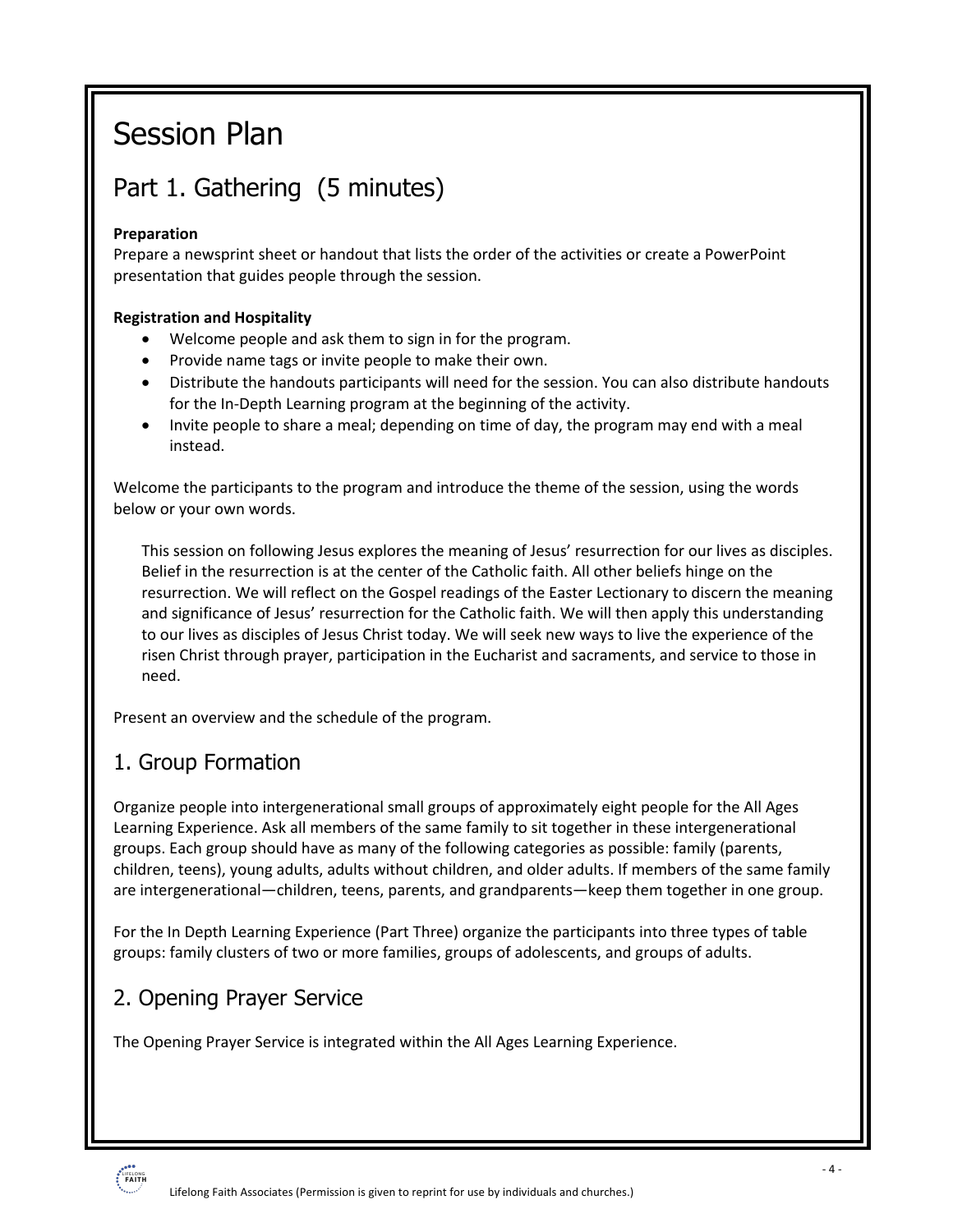## Part 2. All Ages Learning Experience: Scenes from the Resurrection and Easter Season (25-30 minutes)

The focus of the All Ages Learning Experience is understanding the impact of the resurrection on the disciples and their conversion and commitment to following Jesus. The prayer service incorporates scenes from the Easter Season Lectionary using a freeze-frame approach to dramatizing the scenes.

#### **Preparation**

Set a prayer space at the front of the room with the following items:

- Prayer table with white tablecloth, candle, and Lectionary.
- Large cross with a white cloth draped over it (stand-alone cross).
- Empty tomb with white cloths.
- Paschal (Easter) Candle.

Consider displaying icons, paintings, and/or statues of Jesus' resurrection and post-Easter appearances with the disciples.

The prayer service includes several key scenes from the Easter Lectionary. Following a brief introduction, readers lead participants through four prayerful reflections on Jesus' journey from Easter through the Ascension. The words of Scripture and prayer are accompanied by "freeze-action tableaus" representing each scene. The presentation can take place in the worship space or in your large meeting room.

Involve people of different ages as actors. Use a different reader for each Scripture passage.

Create the props for each tableau using the ideas on the Prayer Service Handout.

Use the following process for each scene:

- A reader announces the Easter scene being portrayed.
- Actors present the scene by assuming their freeze-action positions.
- An Easter Gospel reading is presented.
- The participants respond in prayer.
- After 15-20 seconds of silence, the actors sit on the floor or return quietly to their seats and turn their attention to the reader so that the next scene can be introduced.

Select people in advance for each freeze-action tableau. Ask each person to dress for their part by wearing a white top: shirt or blouse, turtleneck, long-sleeved T-shirts, or sweater. Ask that they wear clothes without messages or manufacturer labels or symbols.

Plan to have a rehearsal shortly before the session. Gather the props needed and duplicate copies of the Opening Prayer Service Handout with the freeze-action Easter scenes for all readers and actors prior to rehearsal time. Assign roles for each of the tableaus. Rehearse each tableau. Before you begin, share the following thoughts with the actors and readers:

- Prayer can take many different forms. Apart from words, prayer can be expressed through silence, gesture, sculpture, art, dance/movement, and theater.
- The presentation of the Easter Scripture scenes uses freeze-action tableaus, a form of theater that has been adapted in this activity to fit the needs of faith formation and prayer.

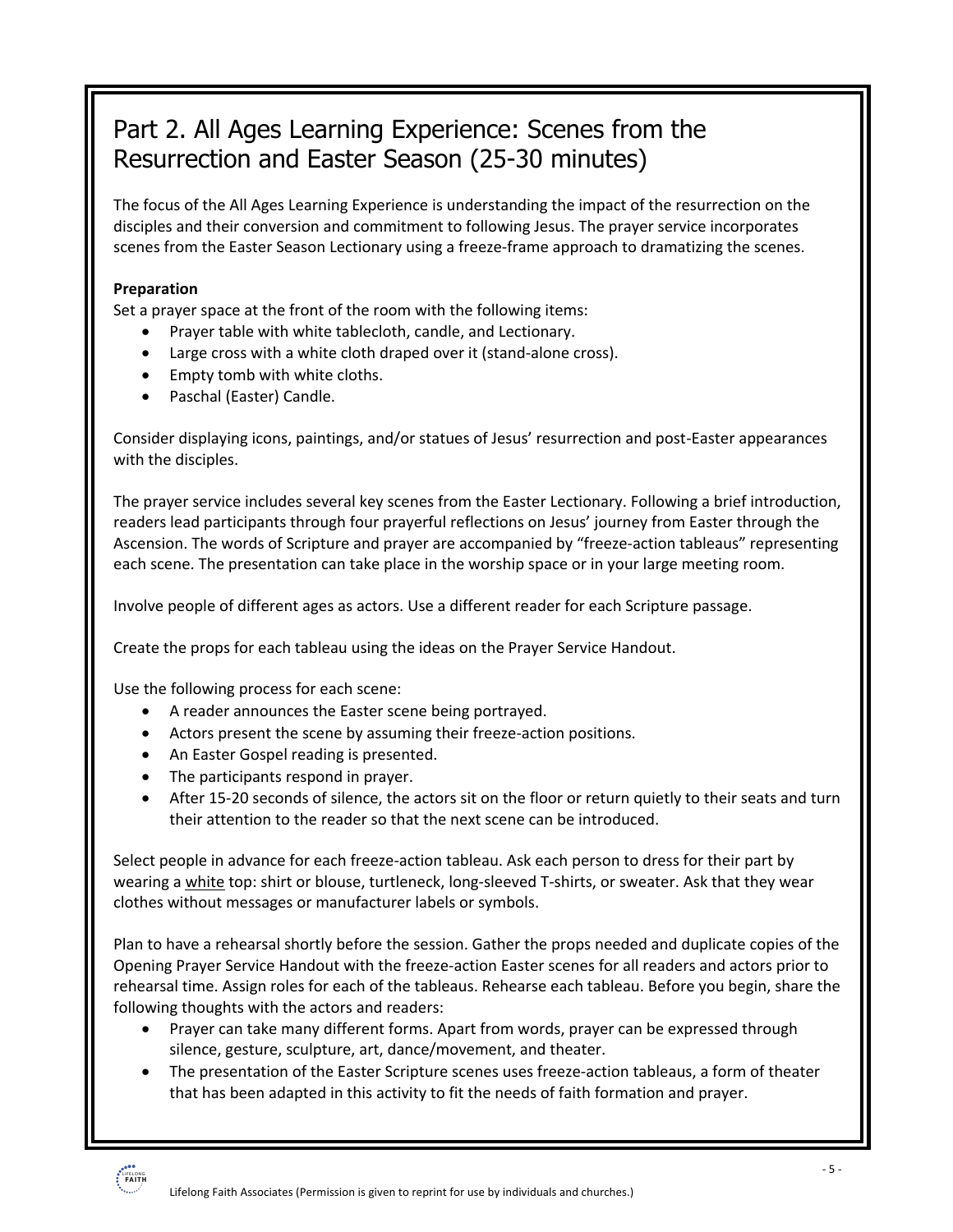- A freeze-action approach to theater resembles silent mime more than spoken drama. Whispering or talking of any kind during the presentation is a major distraction.
- As you present the freeze-action tableaus you are leading the community in prayer.
- The props are kept simple, by design, to help the participants focus their attention on the power of the scenes being described, instead of getting caught up in the details.

The rehearsal should be a mix of fun and seriousness, modeling the kind of quiet and attentiveness needed for the actual community presentation of the Easter scenes.

## Prayer Service

#### **Gather**

The tomb is open, the Lord is no longer stretched out in death.

The tomb is open, the Lord Jesus has passed through death. He is alive!

We see him over there, standing and joyful. He calls us on the way where we move away from death to launch into the fullness of life.

It is Easter! (*Prayers for Feasts*. Charles Singer.)

#### **Listen and Respond**

Introduce the Gospel readings, using the words below or your own words.

The resurrection was the event that re-gathered the disciples after they scattered at the time of Jesus' passion and death. For forty days, from Easter to the ascension, Jesus appeared to his disciples, calling them to follow him again and giving Peter and the other Apostles their mission. For the disciples, the resurrection was an experience of total conversion and commitment to Jesus Christ. They overcame their doubts and fears. The resurrection re-charged their faith and enthusiasm, inspiring them to follow Jesus for the rest of their lives, no matter what the cost.

Let us now experience this Easter journey through four of the Gospel readings that we hear during the Easter season.

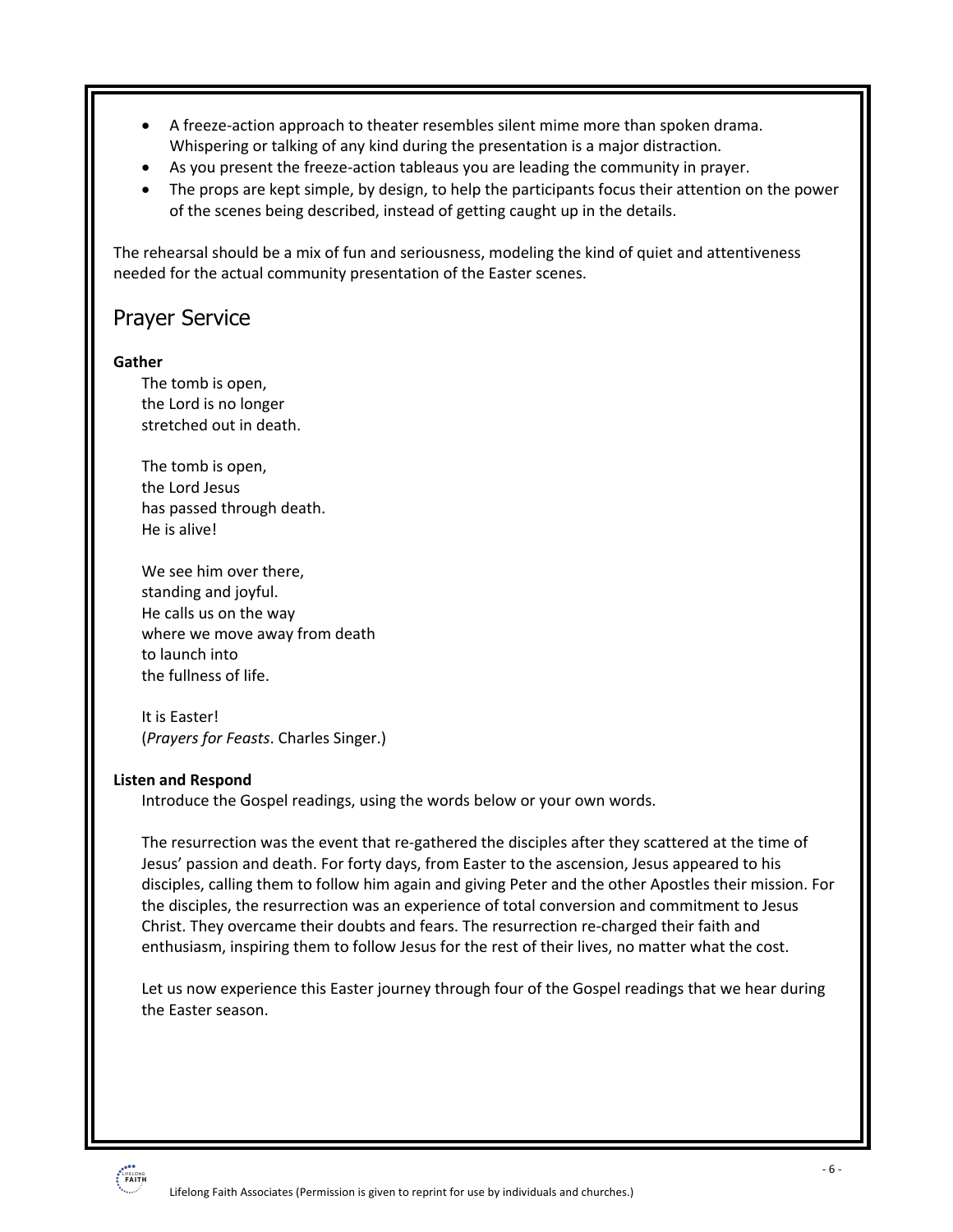## **Scene One, Discovering the Empty Tomb: Matthew 28:1-10 (Easter Vigil—Year A)** Reader announces the Easter scene being portrayed. • Actors present the scene by assuming their freeze-action positions. • Reader presents the Gospel passage. • Participants respond in prayer: **Christ, show us the path to new life.**  • Sing the refrain from *Christ Be Our Light* by Bernadette Farrell. • After 15-20 seconds of silence, the actors sit on the floor or return quietly to their seats and turn their attention to the reader so that the next scene can be introduced. **Scene Two, Behind Closed Doors: John 20:19-31 (Second Sunday of Easter-A, B, C)** Use the same process as described for Scene 1. **Scene Three, Eating at the Beach: John 21:9-17, 19 (Excerpts, Third Sunday of Easter-C)** Use the same process as described for Scene 1. **Scene Four, Commissioning for Ministry: Matthew 28:16-20 (Ascension Year A)** Use the same process as described for Scene 1. **Go Forth** Risen Lord, thank you for the gift of Easter, transforming our unbelief into a living faith, turning our sadness at your death on the cross into the joy of your risen life, replacing our fear with enthusiasm for following you. Thank you for being our Lord, living with us each and every day. Amen. Part 3. In Depth Learning Experience: Exploring the Resurrection (90 minutes) Families with Children Learning Experiences

#### **Materials Needed**

- Handouts  $#2, #6, and #7$
- White cloth or poster board for the Easter Banner (approximately 2'x3') and the following arts supplies: colored marking pens, pencils and pens, glue sticks, ribbon in a variety of colors, and religious and Easter stickers
- Large white candle for each family to create an Easter Candle and the following supplies to decorate the candle: push pins or other decorative pins for the candle
- Large file card for the Easter Candle Prayer

#### **Preparation**

Write the instructions on newsprint or create a PowerPoint presentation with the instructions.

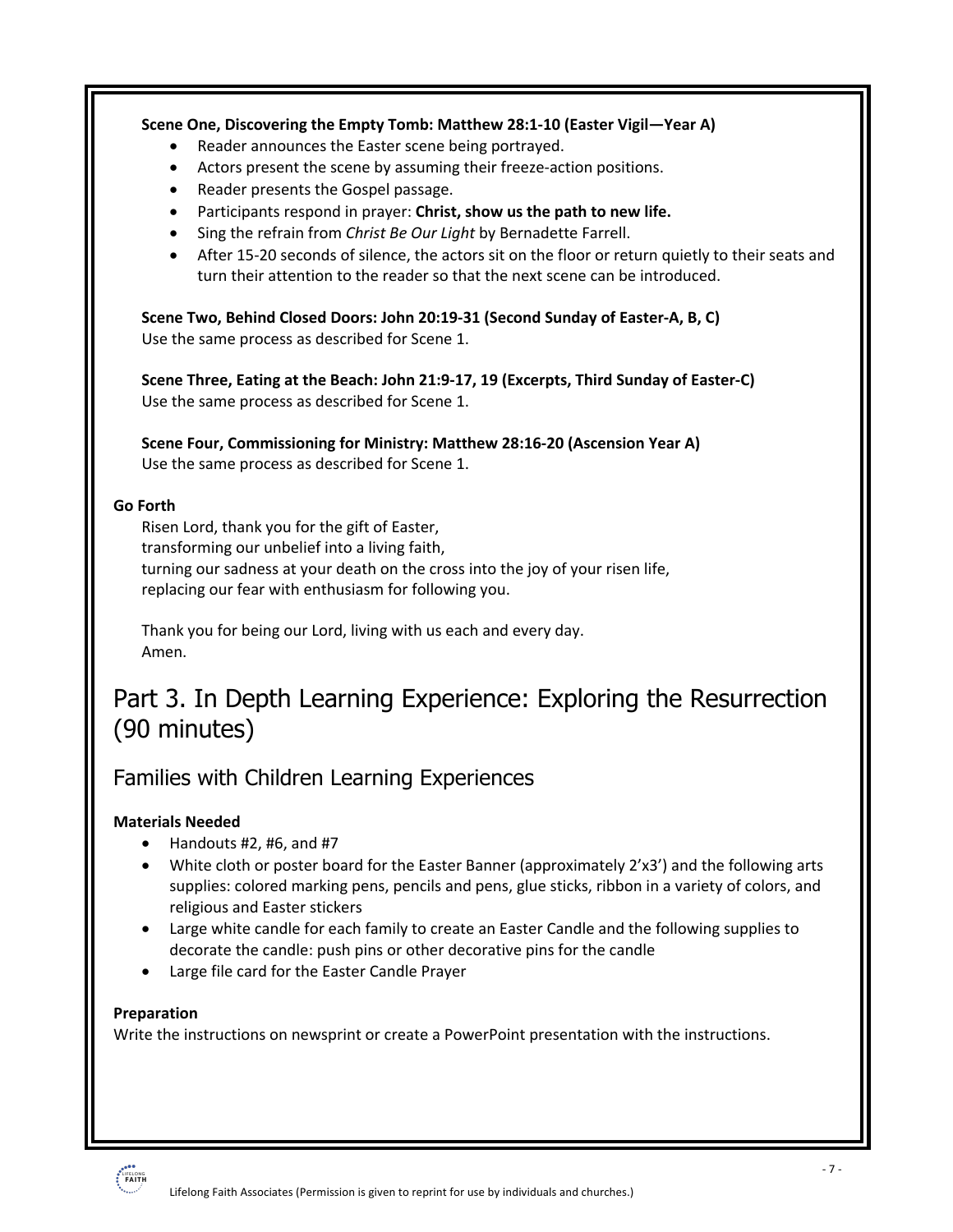#### **1. Exploring the Stories of the Resurrection**

Guide families through the activity, using the words below or your own words.

Imagine that you are one of Jesus' disciples. In the past week so much has happened—you are having a hard time understanding what it all means. Jesus has eaten his final meal (Last Supper) with his friends, the disciples. Jesus has been arrested by the Jewish and Roman authorities and sentenced to die for claiming to be God and doing God's work on earth. Jesus has carried his cross to Calvary where he has been put to death. And just when you thought everything was over, you have heard reports that Jesus has risen from the dead and appeared to his disciples. What are you feeling? What does it all mean?

Take time now as a family to explore the stories of the resurrection. As you read and discuss the four stories imagine that you are in the story—that you are a disciple of Jesus 2000 years ago. Step into the story and become a part of it.

Story 1. The Resurrection John 20:1-18

Use the following questions to reflect on the Gospel story:

- What is happening in the story?
- What is Jesus doing? What is Jesus saying to you?
- What happens to you?
- What are you feeling and thinking?
- What strikes you as the main point of the story?

Story 2. Jesus Appears to the Two Disciples on the Road to Emmaus (Luke 24:13-32) Use the questions listed under Story 1 to reflect on the Gospel story.

Story 3. Jesus Appears to the Disciples (John 20:19-31) Use the questions listed under Story 1 to reflect on the Gospel story.

Story 4. Jesus Eats with his Disciples (John 21:9-17, 19) Use the questions listed under Story 1 to reflect on the Gospel story.

#### **2 Creating an Easter Banner**

Guide families through the activity, using the words below or your own words.

Create an Easter Banner as a family to capture what you have learned from your study of four key Gospel readings from the Easter Season. The whole family should work on the banner.

Include the following elements on your Easter Banner:

- Write one or two key Scripture verses or selected words from the four Easter readings that are important for your family.
- Decorate the banner with Easter symbols from the Scripture readings, such as the empty tomb, as well as traditional images, such as lilies. Feel free to add other decorations.

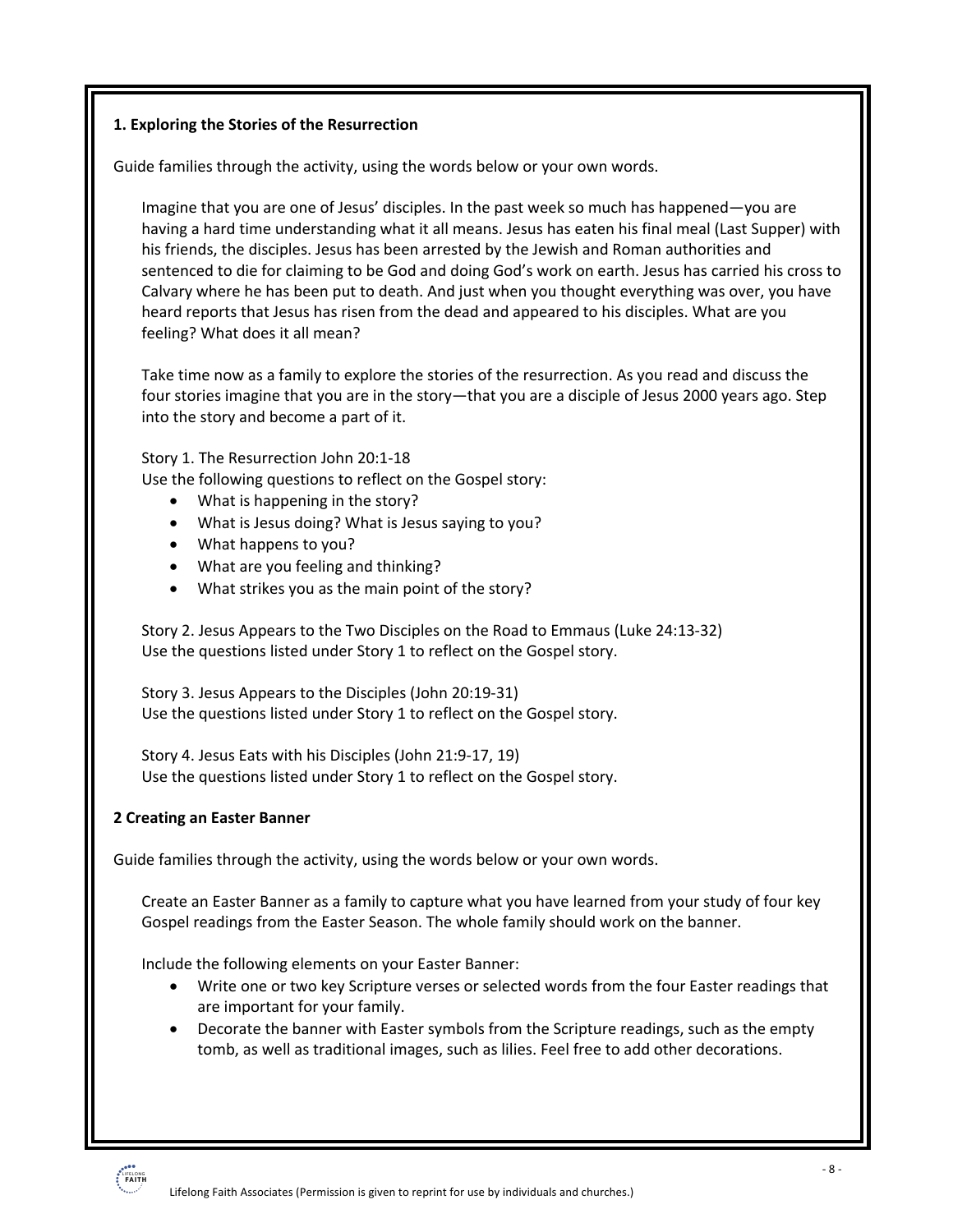• Write one or two things your family will do to live the experience of the risen Christ: family prayer, participation in the Eucharist and sacraments, service to those in need, the daily witness of your Catholic life.

Decorate the banner and share it with other families at your table or at nearby tables. Display your Easter Banner in your home for the fifty days of Easter.

#### **3. Decorating a Family Easter Candle**

Guide families through the activity, using the words below or your own words.

At the Easter Vigil a new Easter (Paschal) Candle is dedicated for the new year and lights the sanctuary at church during the Easter Season. The Paschal Candle is inscribed with an alpha (the first letter of the Greek alphabet) and an omega (the last letter) with a cross in between. The four quarters of the cross are identified with the numerals of the current year.

The Easter Candle is a reminder to all of us that Christ has risen and overcome the darkness of death. Christ is truly our light!

Make your own Easter Candle a centerpiece on your table during the Easter Season. Decorate it with a cross and write the numerals of the year in the four quarters of the cross. Write your family name at the base of the candle.

Light the Easter Candle at a family meal or gathering each day. The following blessing can be prayed by all family members. Write this prayer or your own prayer on a file card so that it can be placed next to the Easter Candle.

*Loving God, we ask your blessing on this symbol of Christ our Light. May it be a constant reminder to all of us that we, too, are to bring the Light of Christ to others by our lives of justice and kindness. Amen*

Use Handout #8: Table Reflections during the Easter Season each week. Light your Easter Candle and spend several minutes before a meal reflecting on one Scripture reading.

## Adolescent Learning Experience: Jesus Lives!

The adolescent learning plan is designed to help adolescents develop an understanding of Jesus' resurrection and its importance for their Catholic faith and discipleship. Six creative activities are offered to engage the adolescents in exploring the Gospel readings of the Easter Season and theological reflections. Conclude the learning plan with the Emmaus Reflection for all groups. Select one activity for the whole group or assign a different activity to each group. See each activity plan for a list of required materials.

#### **Option 1. Magazine Story of the Resurrection**

Materials Needed

- Newsprint sheet for each page of the magazine or 11x17 sheets of paper
- Blank paper

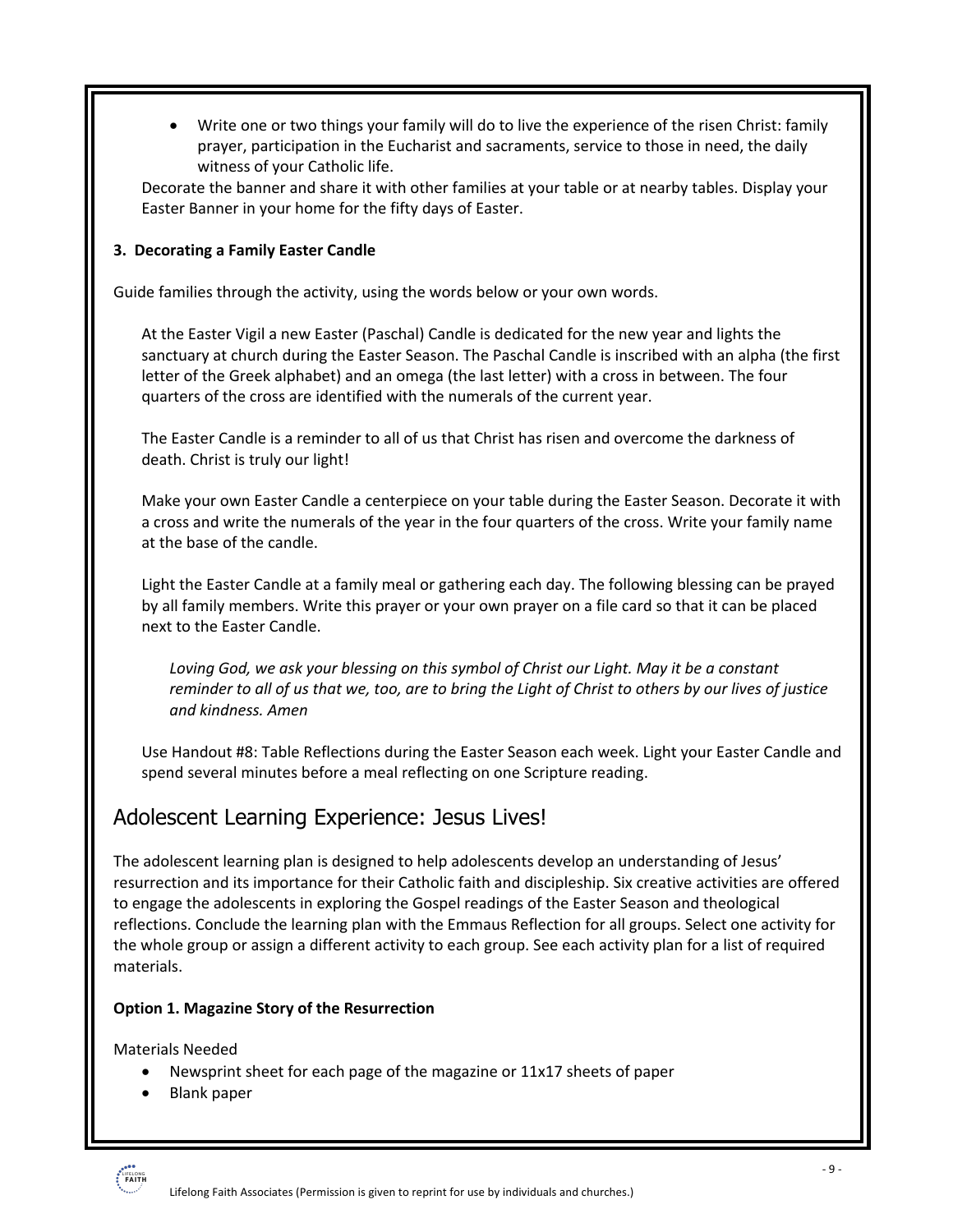- Colored marking pens, pens, and pencils
- Ruler
- Old magazines, scissors, glue stick or tape
- Masking tape
- Handouts #1 and #4

Groups engaged in this activity will create the cover page and feature article for *Jerusalem This Week*, a weekly magazine like *Time* or *Newsweek*, as it would appear the week after the resurrection of Jesus. Using newsprint or 11x17 paper, the group develops a headline and image for the cover, and the headlines, article, pictures, and quotes for the feature article.

The feature story should report on the events of Jesus' last week and their importance for his followers and the new religion that is being born—Christianity. Include examples of how Jesus' resurrection helps to make sense out of his life, ministry, and death.

Groups should include the following elements:

- Cover page with a "photo" or artwork and headline.
- Essay describing the major events of the last week of Jesus' life—the Last Supper; his arrest, trial, and crucifixion; and the resurrection.
- Headlines.
- First person interviews with key people such as the disciples, Mary the mother of Jesus, Mary Magdalene, Roman soldiers, and Jewish and Roman leaders.
- Artwork and pictures.
- Special comments by "experts" offering their perspectives on the final events of Jesus' life.
- Explanatory column by the magazine editors to help the reader understand the significance of the resurrection.

Groups should use the Gospel readings on Handouts #1 and Resurrection readings on Handout #4 for background information. Walk the group through the eight points about resurrection on Handout #4.

Creating the magazine should take about 30-40 minutes.

Ask groups to share their magazine with nearby tables or the whole group and then post it on the wall for all to see. Allow only two minutes for each presentation. Invite reactions and reflections from the entire group.

Ask groups to discuss what they learned using the following questions as a guide:

- What did you learn about the resurrection of Jesus and its importance for your Catholic faith and discipleship?
- Why is the resurrection the central truth of the Catholic faith?
- How does Jesus' resurrection help to make sense out of his life, ministry, and death?
- What is the hardest thing to understand about the resurrection? the easiest?

#### **Option 2. Presentation on the Resurrection**

Materials Needed

• Handouts #1 and #4

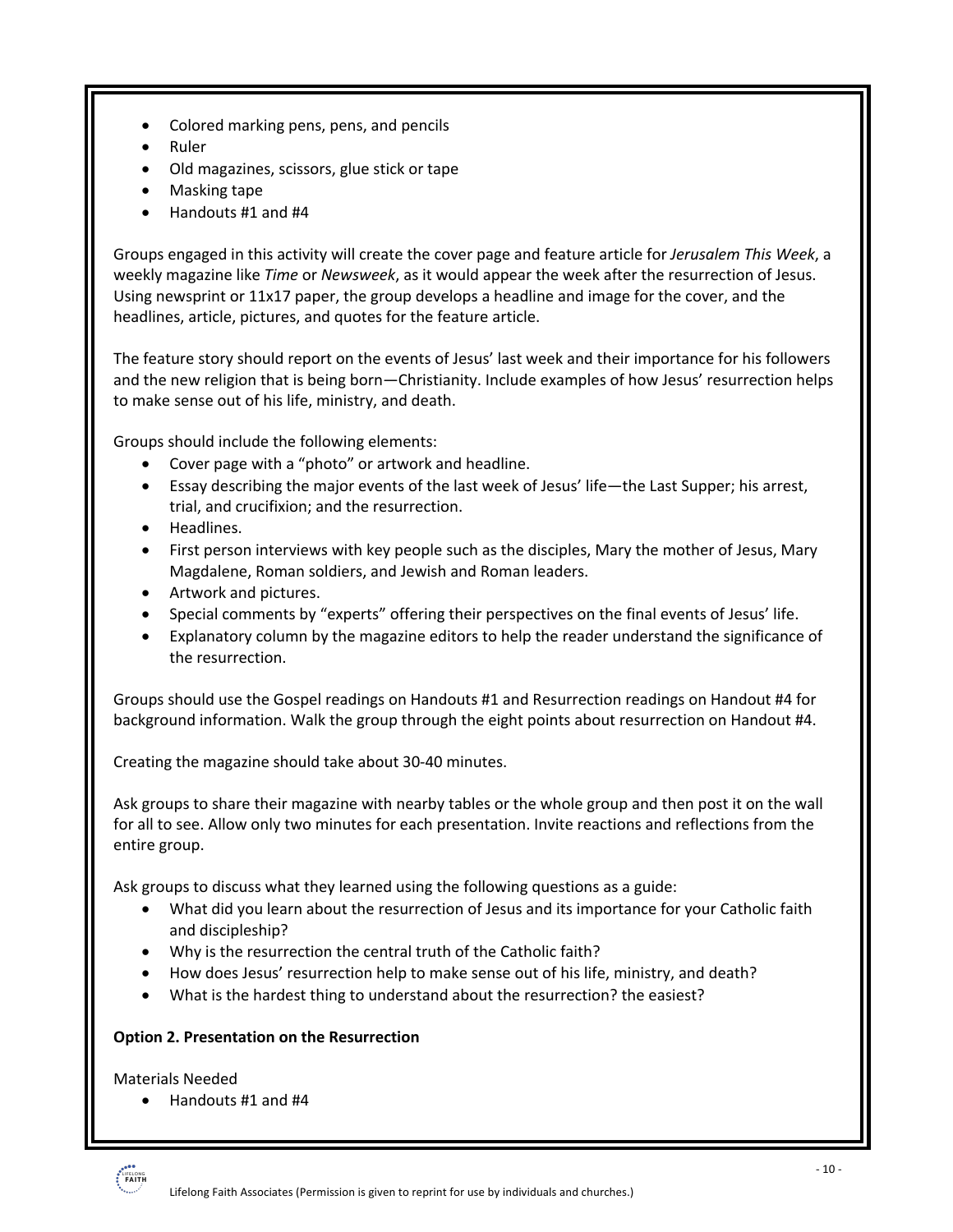- Newsprint sheet, poster board, and/or 11x17 sheets of paper
- Blank paper
- Colored marking pens, pens, and pencils
- Masking tape

Groups engaged in this activity will create a contemporary presentation on the meaning of the resurrection of Jesus that can be used to teach others. Their work can be structured around the question: "What is the importance or significance of Jesus' resurrection for the Catholic faith and the lives of disciples **today?**" Include examples of how Jesus' resurrection helps to make sense out of his life, ministry, and death.

The presentation can use techniques such as stories, drama, demonstrations, graphics (poster or ad), or a song. Groups should develop their explanation for a specific setting. You may want to assign a setting or give groups a variety of choices. Here are several options:

- a presentation at a youth meeting
- a talk on a youth retreat
- an RCIA session for youth and adults
- a Sunday homily at the Easter Day Mass
- a presentation for grade school children

Each group will prepare a report to present to the large group. Groups should use the Gospel readings on Handouts #1 and Resurrection readings on Handout #4 for background information. Walk the group through the eight points about resurrection on Handout #4.

Creating the presentation should take about 30-40 minutes.

Ask groups to share their presentation with nearby tables or the whole group and then post it on the wall for all to see. Allow only two to three minutes for each presentation. Invite reactions and reflections from the entire group.

Ask groups to discuss what they learned using the following questions as a guide:

- What did you learn about the resurrection of Jesus and its importance for the Catholic faith and discipleship?
- Why is the resurrection the central truth of the Catholic faith?
- How does Jesus' resurrection help to make sense out of his life, ministry, and death?
- What is the hardest thing to understand about the resurrection? the easiest?

#### **Option 3. Advertisement on the Importance of the Resurrection**

#### Materials Needed

- Handouts #1 and #4
- Newsprint sheet, poster board, and/or 11x17 sheets of paper
- Blank paper
- Colored marking pens, pens, and pencils
- Ruler
- Old magazines, scissors, glue stick or tape
- Masking tape

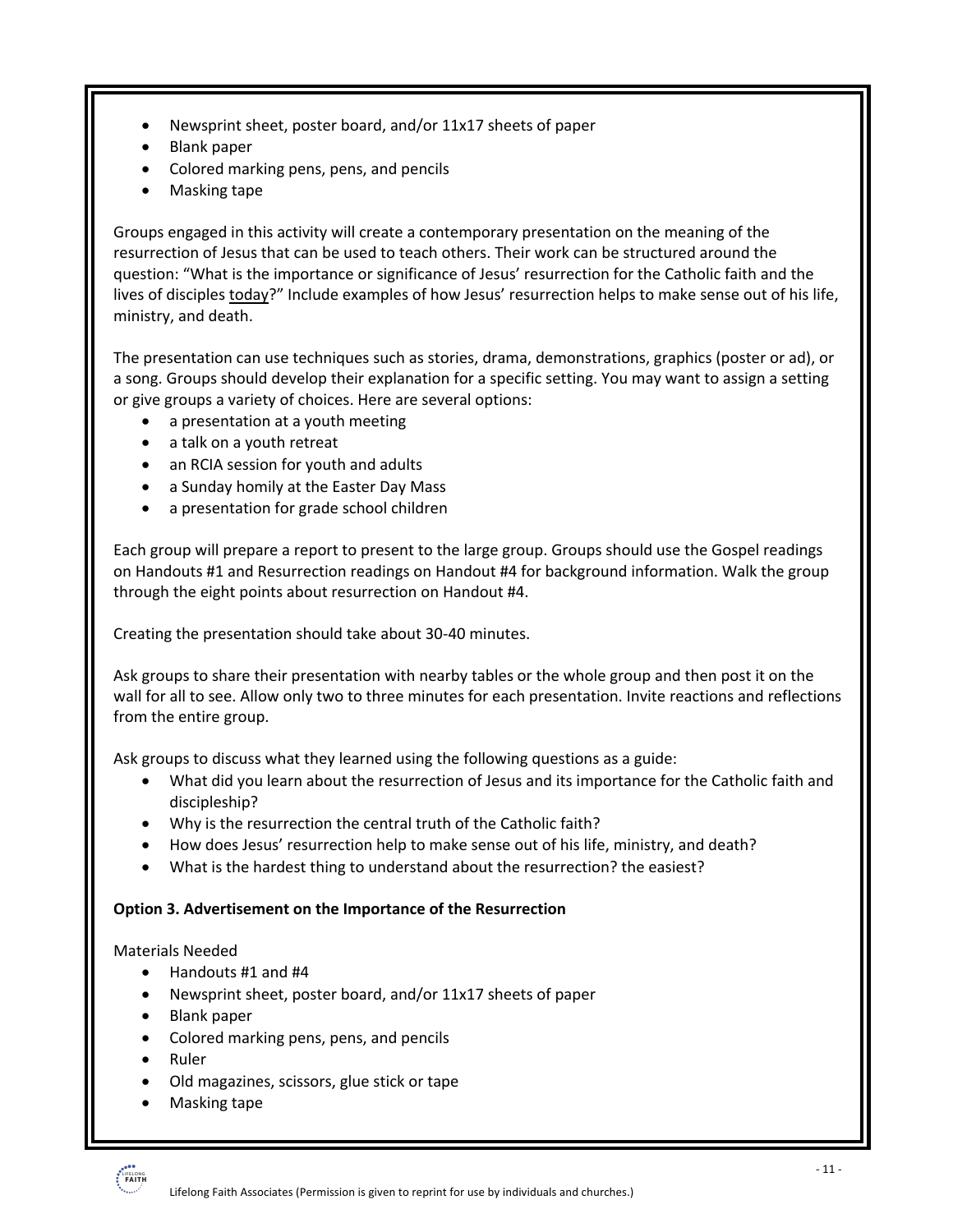Groups engaged in this activity will create advertisements to announce and explain the resurrection of Jesus and its importance for people today. The advertisement can be structured around the question: "What is the importance or significance of Jesus' resurrection for the Catholic faith and the lives of disciples today?" Include examples of how Jesus' resurrection helps to make sense out of his life, ministry, and death. Groups should use the Gospel readings on Handouts #1 and #4 for background information.

Ads can focus on the entire parish community or can target specific groups, such as other young people, children, and families. Groups can use a variety of advertising methods such as a 30-second TV or radio ad, a song, an ad in a magazine, poster advertisement, or a billboard. You may want to choose several methods and obtain the supplies the young people will need to accomplish their work.

This project involves writing the content for an advertisement: creating a script for a commercial or magazine ad; identifying or creating artwork, symbols, images, and photos to accompany the content; and developing the final product.

Guide the young people through the following process:

- Step 1. Identify your target audience: parish community, youth, children, families, or other groups.
- Step 2. Focus your ad: In short phrases clearly identify what you want to communicate.
- Step 3. Select your advertising approach: Think about all the types of advertisements: 30-second TV or radio ad, a song, an ad in a magazine, a poster advertisement, or a billboard. Select your approach. (The young people may have other good ideas to suggest.)
- Step 4. Design your ad: Combine your content or message with your advertising method to create your unique promotion. Add color or artwork or whatever else will enhance your promotion.

Each group will prepare a report to present to the large group. Groups should use the Gospel readings on Handouts #1 and Resurrection readings on Handout #4 for background information. Walk the group through the eight points about the resurrection on Handout #4.

Creating the presentation should take about 30-40 minutes.

In the Whole Group Format ask groups to share their advertisement with nearby tables and then post it on the wall for all to see. In the Age Group Format ask each group to present their advertisement to the entire group. Allow only two minutes for each presentation. After all of the presentations, invite reactions and reflections from the entire group.

Ask groups to discuss what they learned using the following questions as a guide:

- What did you learn about the resurrection of Jesus and its importance for the Catholic faith and discipleship?
- Why is the resurrection the central truth of the Catholic faith?
- How does Jesus' resurrection help to make sense out of his life, ministry, and death?
- What is the hardest thing to understand about the resurrection? the easiest?

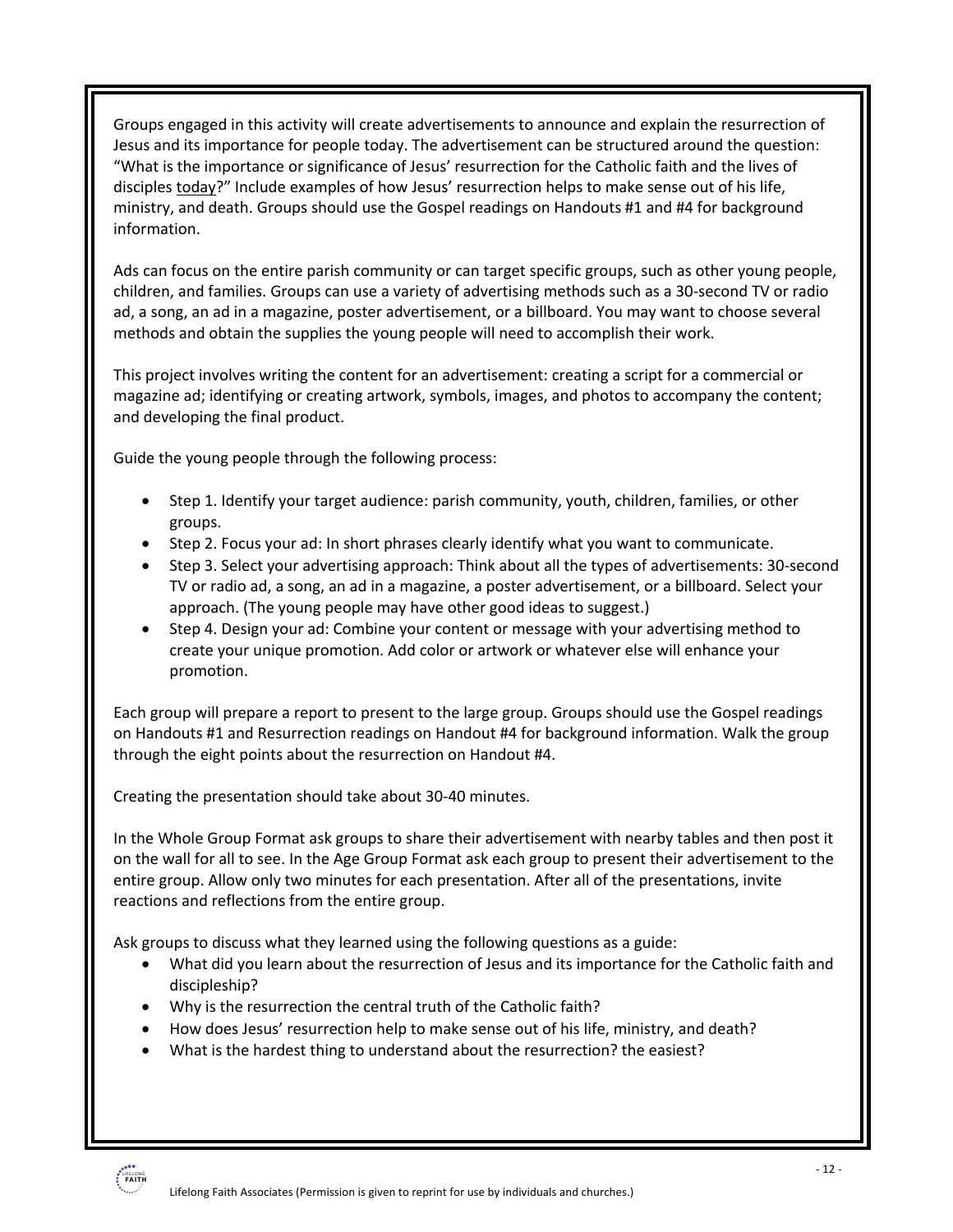#### **Option 4. Top Ten Reasons for the Importance of the Resurrection of Jesus**

#### **Materials**

- Handouts #1 and #4
- Newsprint sheets
- Blank paper
- Marking pens, pens, and pencils
- Masking tape

Groups engaged in this activity will create "Top Ten Reasons for the Importance of the Resurrection of Jesus." Groups should use the Gospel readings on Handouts #1 and Resurrection readings on Handout #4 for background information. Walk the group through the eight points about resurrection on Handout #4. They should rank their ten reasons in the order of importance with #1 being the most important.

Each group will prepare a report to present to the large group.

Creating the top ten list should take about 30-40 minutes.

Ask groups to share their top ten list with nearby tables or the whole group and then post it on the wall for all to see. Allow only two minutes for each presentation. After all of the presentations, invite reactions and reflections from the entire group.

Ask groups to discuss what they learned using the following questions as a guide:

- What did you learn about the resurrection of Jesus and its importance for the Catholic faith and discipleship?
- Why is the resurrection the central truth of the Catholic faith?
- How does Jesus' resurrection help to make sense out of his life, ministry, and death?
- What is the hardest thing to understand about the resurrection? the easiest?

#### **Option 5. A Television Report on the Resurrection**

Materials

- Handouts #1 and #4
- Blank paper, pens and pencils

Groups engaged in this activity will create a "Sixty Minutes" style TV news report that will be televised the week after the resurrection of Jesus. The news story is designed to report the events of Jesus' last week and their importance for his followers and the new religion that is being born—Christianity. Include examples and/or interviews of how Jesus' resurrection helps to make sense out of his life, ministry, and death.

Groups should create a variety of reports and designate one person to serve as the anchor for the story. The anchor introduces each segment.

Groups should include the following elements in their news story. They can add other elements if they wish.

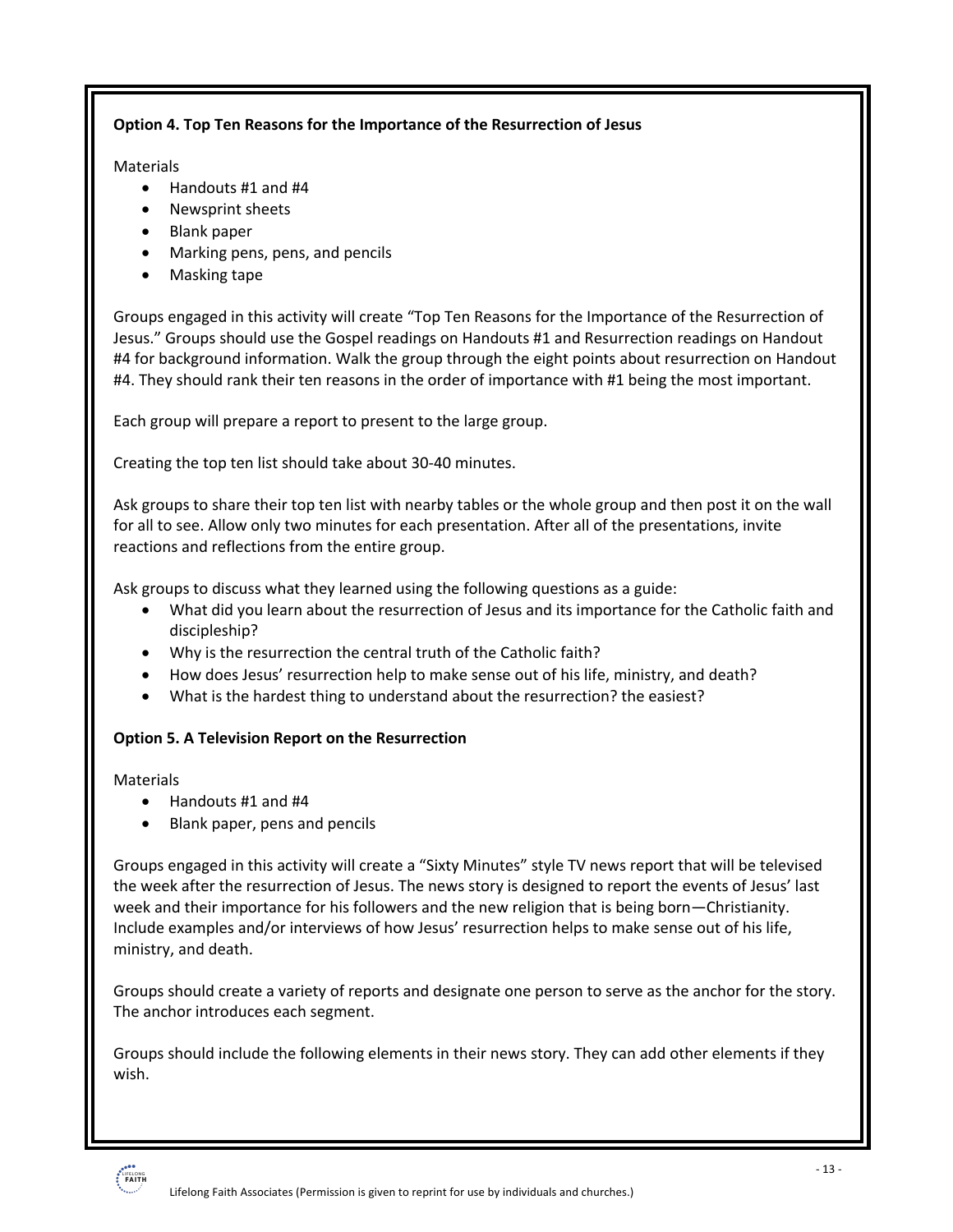- reports describing the major events of the last week of Jesus' life—the Last Supper; his arrest, trial, and crucifixion, and the resurrection.
- first person interviews with key people such as the disciples, Mary the mother of Jesus, Mary Magdalene, the Roman soldiers, and Jewish and Roman leaders.
- special comments by "experts" offering their perspectives on the final events of Jesus' life.
- commentary by the reporters to help the viewer understand the significance of the resurrection.

Groups should use the Gospel readings on Handouts #1 and Resurrection readings on Handout #4 for background information. Walk the group through the eight points about resurrection on Handout #4.

Each group will prepare a report to present to the large group.

Creating the presentation should take about 30-40 minutes.

Ask each group to present their "broadcast" to the entire group. Keep the performances moving along. After all the presentations, invite reactions and reflections from the entire group.

Ask groups to discuss what they learned using the following questions as a guide:

- What did you learn about the resurrection of Jesus and its importance for the Catholic faith and discipleship?
- Why is the resurrection the central truth of the Catholic faith?
- How does Jesus' resurrection help to make sense out of his life, ministry, and death?
- What is the hardest thing to understand about the resurrection? the easiest?

#### **Option 6. A Debate on the Importance of the Resurrection**

Materials Needed

- Handouts #1 and #4
- Note paper
- File cards and pens or pencils

Organize the debate on the importance of Jesus' resurrection for the Catholic faith by dividing the participants into two teams. Team #1 develops reasons why they think the resurrection is important to the Catholic faith and our following Jesus as disciples. Team #2 develops reasons why they think the resurrection is not important or necessary to the Catholic faith and our following of Jesus as disciples.

Tell the groups they have ten minutes to prepare their reasons. Groups should use the Gospel readings on Handouts #1 and Resurrection readings on Handout #4 for background information. Walk the group through the eight points about resurrection on Handout #4. At the end of the work time have each team select three spokespersons.

After ten minutes gather the teams together, set up two facing rows of three chairs each for the spokespersons of each team. Place the remaining participants behind their spokespersons.

Begin the debate by having the spokespersons present their reasons and examples. Refer to this process as "opening arguments." Begin with the reasons why the resurrection is not important or necessary (Team #2) and then the reasons why it is important (Team #1).

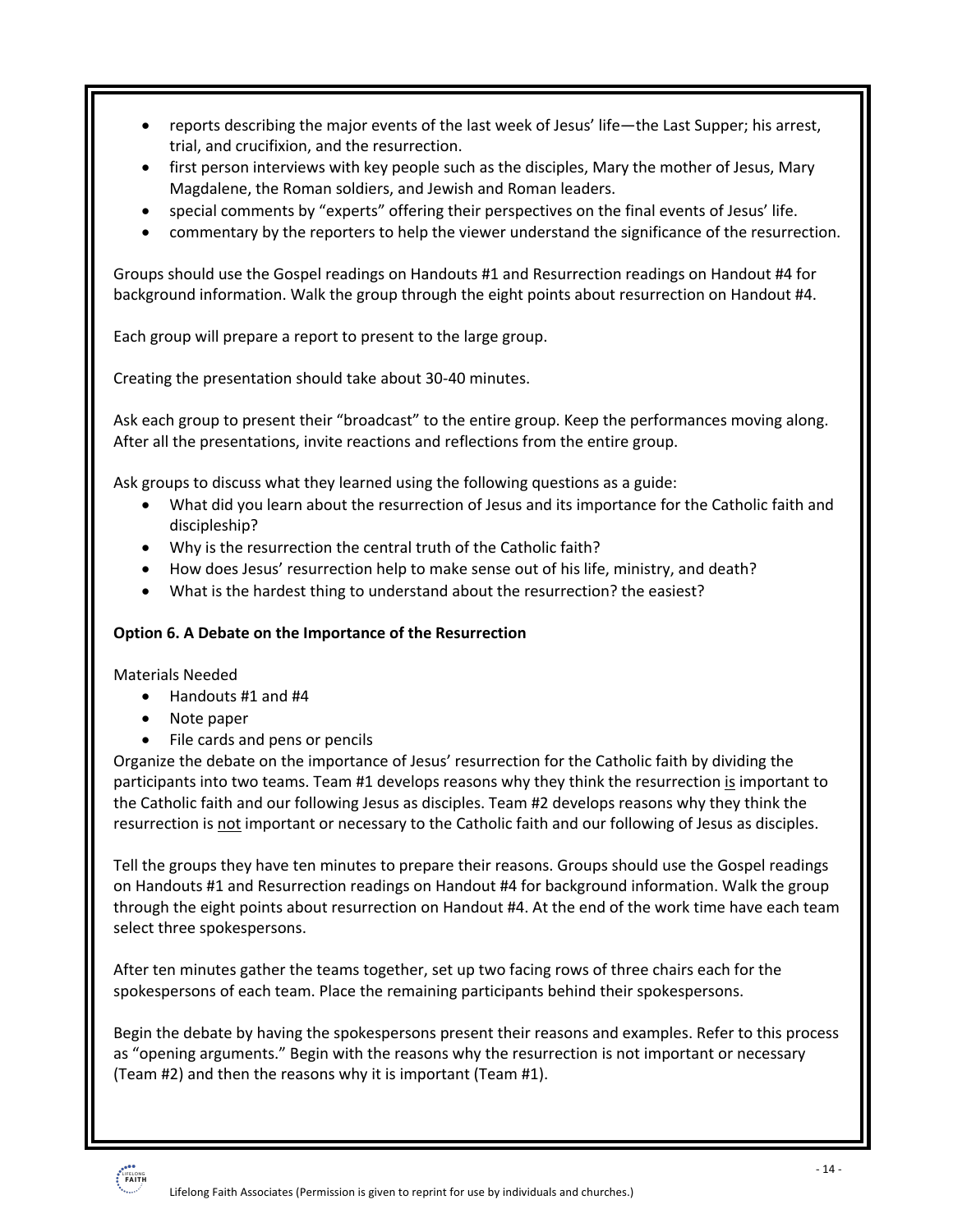After everyone has heard the opening arguments, stop the debate and reconvene the original teams. Ask the teams to strategize how to counter the opening arguments of the opposing side. Again, have each team select a spokesperson, preferably a new person. You may want to add one or more chairs to the spokespersons' row. Allow participants to occupy these chairs whenever they want to join the debate. Give them five minutes to prepare for the next round.

Resume the debate. Have the spokespersons give "counter arguments." As the debate continues—be sure to alternate between sides—encourage other participants to pass notes to their spokespersons with suggested arguments or rebuttals. Also, urge them to cheer or applaud the arguments of their team representatives.

End the debate after fifteen minutes. Instead of declaring a winner, reconvene the entire group in a circle. Be sure to integrate the group by having participants sit next to people who were on opposing teams. Hold a discussion using questions such as:

- How did you feel about making a case for why Jesus' resurrection is or is not important?
- What were the best arguments raised on both sides of the debate?
- Why is the resurrection the central truth of the Catholic faith?
- What is the significance or importance of Jesus' resurrection for our understanding of the life, ministry, and death of Jesus?
- What did you learn about the resurrection of Jesus and its importance for the Catholic faith and discipleship?
- What is the hardest thing to understand about the resurrection? the easiest?

#### Emmaus Reflection

Materials Needed

- Handout #3
- Reflective background music

Conclude the learning plan by helping all the young people identify how they can grow as disciples. Guide them through a reflection process on the story of the two disciples on the road to Emmaus, using Handout #3.

Step 1. Read the Emmaus Story.

If you are using the Whole Group Format have table leaders or one young person read the Emmaus Story on Handout #3. If you are using Age Group Format the facilitator can read the story to the whole group and/or a team can dramatize the reading.

Step 2. Reflect on the Emmaus Story.

Guide the young people in reflecting on the story by imagining that they are one of the two disciples on the road to Emmaus who meet Jesus.

- What is happening? What are your thoughts and feelings on this day?
- What do you say to Jesus? What does Jesus say or do?
- What happens to you? What are your feelings?
- What does this passage say to you?
- What strikes you as the main point of the story?
- What is Jesus' challenge to you?

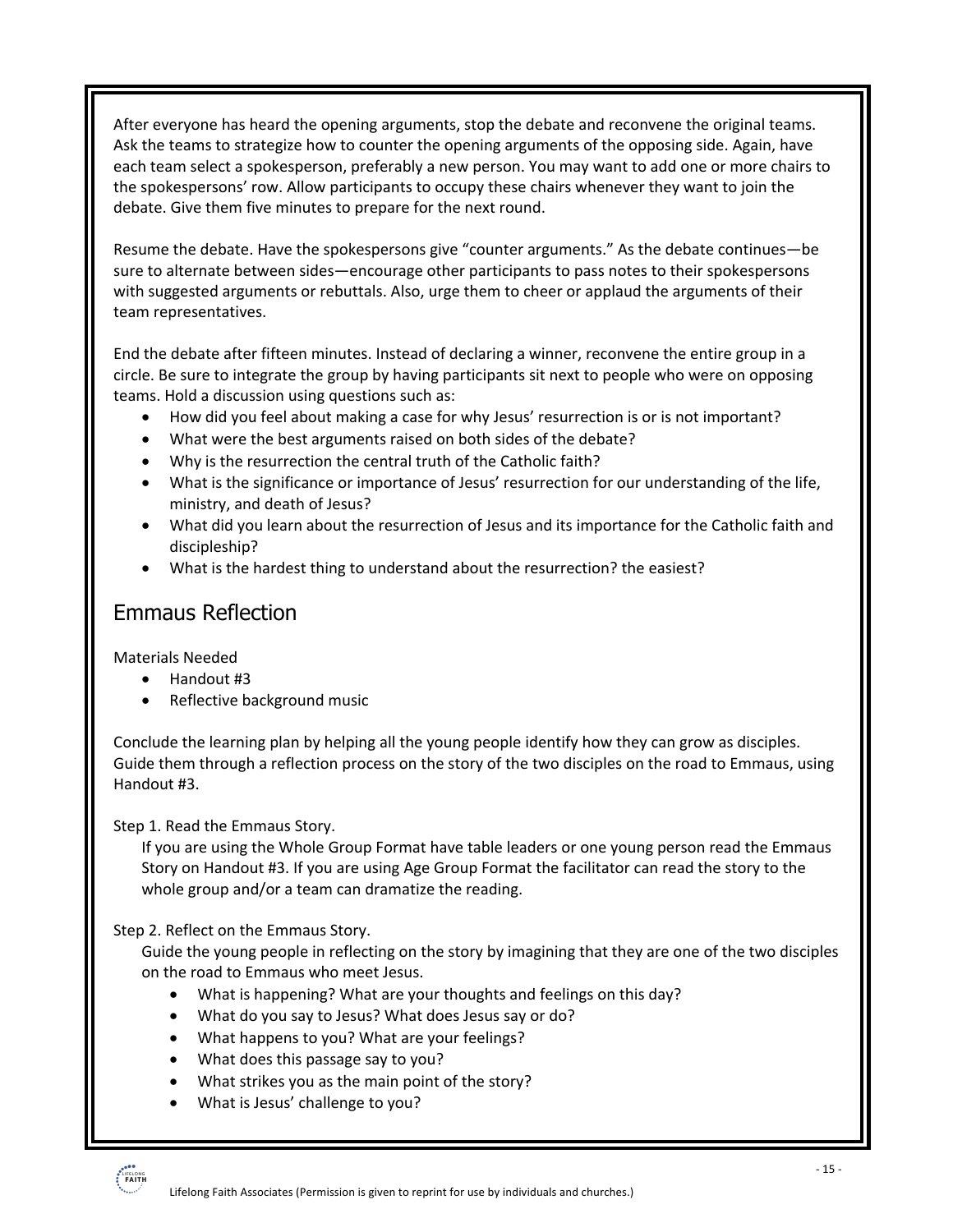Step 3. Pray to Jesus.

Set a prayerful mood (consider background music). Guide the young people in expressing their thoughts and feelings to God.

- What word is being spoken to you in this Bible passage?
- What emotions do you want to express to Jesus: joy? fear? gratitude? grief?
- Are you willing to listen to Jesus' answer?
- Prayerfully ask, "What, Lord, are you saying to me in this reading?"

#### Step 4. Grow as a Disciple.

Guide the young people in deciding how they will live the meaning of the Emmaus Story in their lives: how they can grow more deeply in their relationship with Jesus Christ and live as disciples. Ask them to think about all the ways they can live the experience of the risen Christ through prayer, participation in the worship and sacraments, service to those in need, and the witness of their Christian life. Invite them to name several ways they can grow as a disciple.

## Adult Learning Experience: The Meaning of the Resurrection

The adult learning plan has been created as a self-directed small group activity. Facilitators can guide the adults through the learning activities as outlined below. Write the essential instructions on newsprint or create a PowerPoint presentation with the instructions.

Materials Needed

• Handouts #5 and #6

#### **1. Exploring the Meaning of Resurrection**

Guide participants through the following activities using the words below or your own words.

Take a moment to reflect on your understanding of the resurrection of Jesus Christ.

- How would you describe the Catholic understanding of the resurrection?
- Why is the resurrection the central truth of the Catholic faith?
- What is the significance or importance of Jesus' resurrection for our understanding of the life, ministry, and death of Jesus?

Share your reflections on the three questions with your group. This is a storytelling experience so be sure to give each person time to share his or her story without interruptions or discussion.

To explore the meaning of resurrection, each person takes one of the twelve readings on Handout #6: Resurrection—Insights for Adults. If there are fewer than twelve people, ask individuals to take an additional reading.

Read and reflect on the readings individually. Answer the questions below and prepare your reflections to share with the group.

- What is the central insight into the resurrection presented in this reading?
- Why do you think this insight is important for understanding the meaning of Jesus' resurrection?

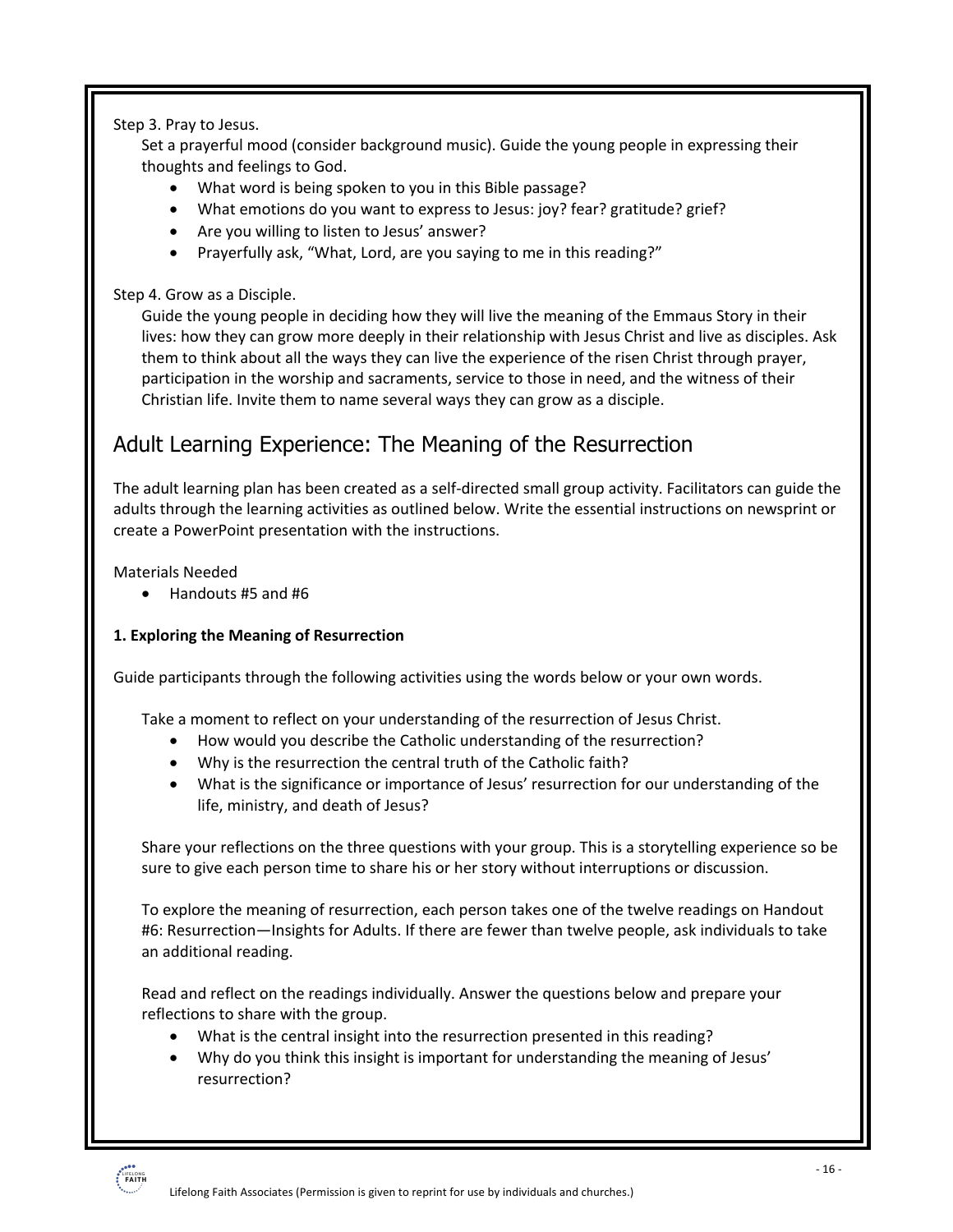Beginning with the first reading, each group member shares the central insight of the reading and why it is important for understanding the meaning Jesus' resurrection. Don't discuss the reports until everyone has shared.

Together as a group discuss the following questions:

- What new insights came to you about Jesus' life because of the resurrection?
- What do you think is the significance or importance of Jesus' resurrection for us today?
- How does the understanding of Jesus' resurrection presented in the Gospel readings of the Easter Season and the readings you've just done influence what it means for you to live as a disciple of Jesus Christ today?

#### **2. Growing in Our Relationship with Jesus Christ**

Guide participants through the following activities using the words below or your own words.

The faith journey of every Christian is summed up in the story of the two disciples on the road to Emmaus. All of us are at some point on that short journey the disciples took after the death of Jesus.

Ask one person in the group to read the story in Luke 24:13-35. As they hear the story, ask them to try to identify the various stages the disciples went through. The reading is included on Handout #5.

Invite participants to review the story and identify the four stages of relationship with Jesus Christ.

- *Discovery*: "…we were hoping that he would be the one to redeem Israel…" Imagine how the disciples must have felt when they first encountered Jesus – their high expectations, their enthusiasm – and how they must have felt when they left all in Galilee to pursue a new life with him.
- *Disillusionment*: "…our chief priests and rulers handed him over to a sentence of death and crucified him…" Imagine how the disciples felt, their sense of loss, their doubts, their reasons for leaving Jerusalem.
- *Redefining*: …"Were not our hearts burning [within us] while he spoke to us on the way and opened the scripture to us?" The disciples shared their pain with the stranger, and he explained the Scriptures to them.
- *Rediscovery*: "…he was made known to them in the breaking of the bread." The disciples were gradually led to a truer, more realistic vision of Jesus and his mission, and how this event affected the rest of their lives.

Using these four stages, ask participants to take several minutes to reflect on their own faith journey with Jesus Christ.

#### *Stage 1 – Discovery*

.

Think about a time in your life when you thought you knew the Lord and walked with him.

#### *Stage 2 – Disillusionment*

Think of a time when you lost touch with the Lord. How did this come about? What other things were going on in your life at this time? How did you feel about life? about losing the Lord? Did your religious behavior change? If so, how?

*Stage 3 – Redefining* 

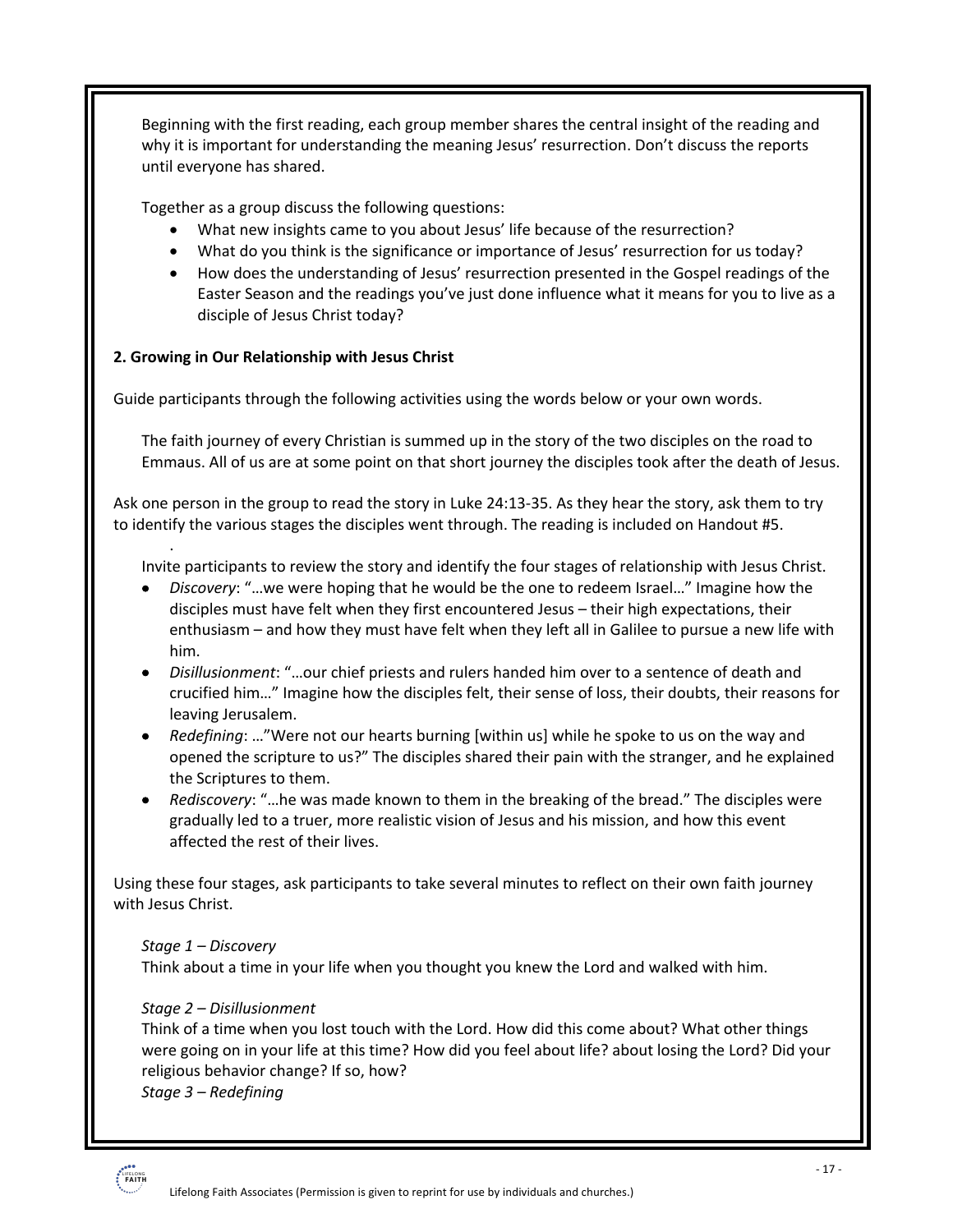Recall your efforts and the events that helped you get in touch with Jesus once more. How did the rebuilding of your relationship with him come about? What did you do to rebuild the relationship? What people were involved in your efforts to rebuild the relationships? What role did Scripture, prayer, liturgy, and a supportive community play in rebuilding your relationship with Jesus?

#### *Stage 4 – Rediscovery*

How did you feel about the rediscovery? What new things did you discover about the Lord? about yourself? Did your religious behavior change as a result of this rediscovery? If so, how?

Invite participants to share several reflections with their group on what they discovered through this activity. This is a storytelling experience so encourage them to give each person time to share his or her story without interruptions or discussion.

- What did you discover about your faith journey?
- In what ways has your experience been similar to that of the two disciples on the road to Emmaus?
- How have you grown as a disciple through these experiences of loss and discovery?

#### **3. Living the Resurrection**

Continue the session with the following:

The Easter season provides each of us with a chance to discern what we will do because of our experience of the risen Christ. Take a few moments to think about how you can grow more deeply in your relationship with Jesus Christ and living as a disciple.

- How will you seek out Christ's presence through prayer and participation in the sacraments?
- How will you seek out Christ's presence through your relationship with the poor, through generosity to those in need, and through service?
- How will you share Christ's presence with those who need a sign of hope in their life?
- How will you let Christ's presence call you to something new in your life—new community, new relationships, new ways of sharing your time and talents, new ways of sharing your life with the world?

Invite participants to discuss the questions in their table groups.

## Part 4. Sharing Learning Reflections (15 minutes)

The whole group sharing experience provides an opportunity for each age group to share something they have learned with the entire group. Ask the participants to rejoin their intergenerational groups from the All Ages Learning Experience.

First, select or invite representatives from ask each age group to share what they created and/or learned in their activity. For example, families can share their Easter Banner, adolescents can share the projects they created (if there are a variety of projects, select several different projects), and adults can share central teachings about the resurrection. (You can also conduct this sharing in intergenerational table groups.)